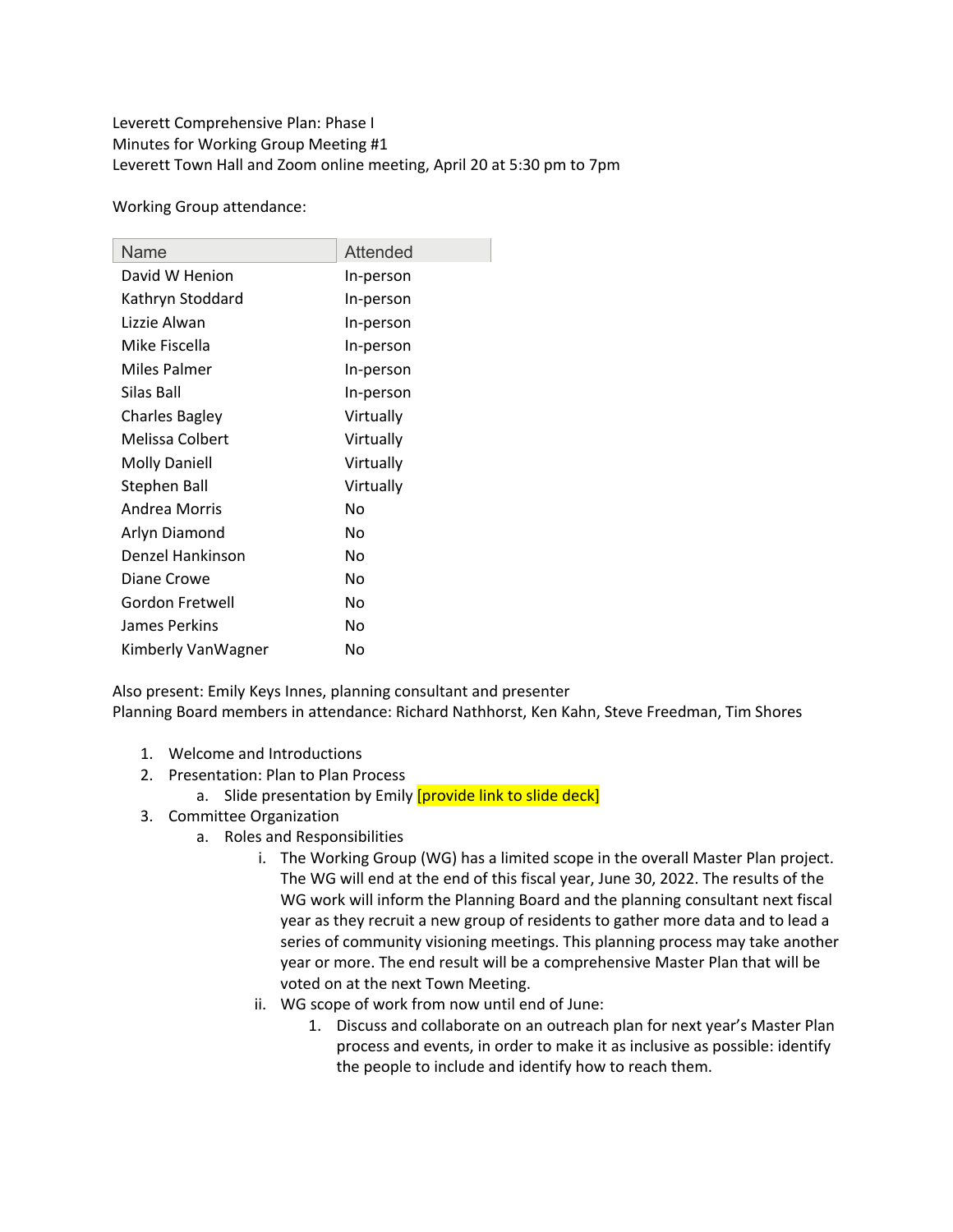- 2. Examine and discuss the data that we already have, figure out what's missing, and identify how the Master Plan process can obtain that missing data next year.
- iii. David Henion asked a clarifying question about the final output of this Working Group: Emily explained that she as planning consultant will write a report on the above scope to the Planning Board, and the report will be informed by the WG discussion and findings.
- iv. The WG will not have a voting procedure. Molly Daniell asked a clarifying question about a WG process for decision making. The methodology will be discussion, with efforts to reach consensus, or where there is disagreement, to make note of that disagreement for the report. Emily emphasized that it's more valuable to focus and report on areas of disagreement, or areas where we lack information, than it is to focus on the areas of widespread agreement.
- v. Minutes: Tim Shores, when present as an observer from the Planning Board, will take minutes, and email the minutes to Emily and Mike, who will then distribute the minutes to the WG members for comment and approval. When approved, Mike or Tim can submit them by email to Lisa Stratford, Leverett Town Clerk.
	- 1. Lizzie Alwan volunteered to take minutes if Tim is unavailable.
- b. Electing a Chair: Mike Fiscella volunteered for this role, with no objections from others.
- c. Group Agreements: Emily suggested several standard agreements that have worked well for other groups, including silencing phones, a commitment to attendance and punctuality. No other agreements were recommended or requested by WG members.
- d. Procedures for Public Comment/Questions
	- i. Miles Palmer suggested reserving time at the end of each WG meeting for questions and comments from any public attendants.
- 4. List of Documents under Review
	- a. Documents depicted in Emily's presentation are available in this Drive folder. The folder permissions are set to "Anyone on the internet with this link can view", which means that all contents of this folder are publicly available, but only specific people have been given access to edit or add to the contents of the folder.
		- i. https://drive.google.com/drive/folders/1P\_Rx2SiQTKXUCouiF1M93inYtfNAqhq4
	- b. Lizzie suggested that the WG use a Google Form to collect questions and comments from WG members. Emily will create the Form in this Folder.
- 5. Asset Mapping
	- a. Emily showed examples of asset maps, and described the process for defining community assets from the data – or identifying gaps in the data that should be filled next year.
- 6. Results of Outreach Survey
	- a. 39 people responded to the survey
	- b. Top three interests: Climate adaptation & sustainability; Natural resources; Land use & zoning.
- 7. Next Steps
	- a. The WG agreed to these meeting dates. Emily will coordinate remote meeting links.
		- i. Tuesday, May 3, 5:30 to 7pm.
			- 1. WG members should try to become familiar with the data and documents shared in Drive before this meeting. The expectation is that WG become familiar with the basic subject-matter of documents, but not that they should study them closely.